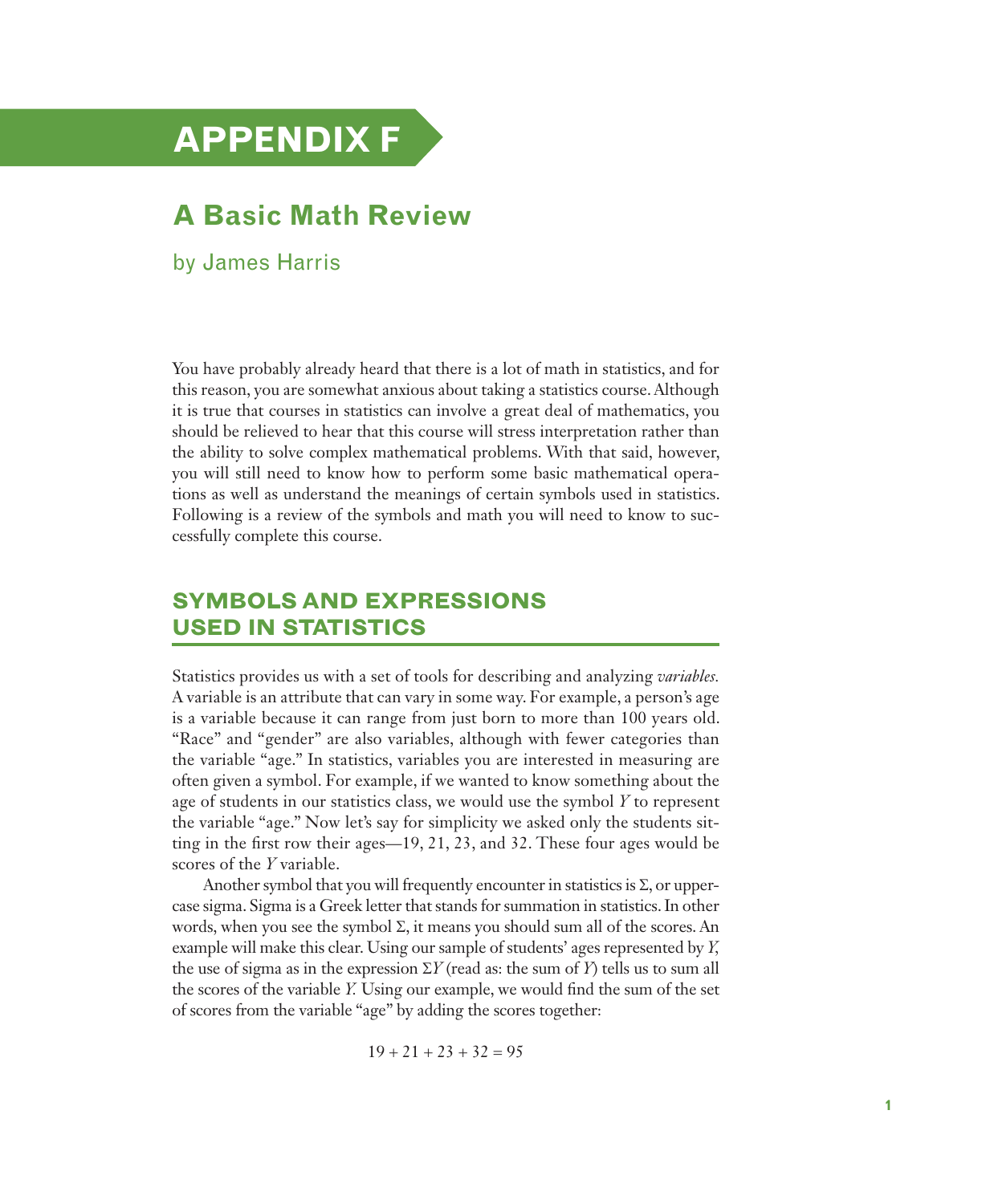So, for the variable "age," Σ*Y* = 95.

Sigma is also often used in expressions with an exponent, as in the expression  $\Sigma Y^2$  (read as: the sum of squared scores). This means that we should first square all the scores of the *Y* variable and then sum the squared products. So, using the same set of scores, we would solve the expression by squaring each score first and then adding them together:

$$
192 + 212 + 232 + 322 = 361 + 441 + 529 + 1,024 = 2,355
$$

So, for the variable "age,"  $\Sigma Y^2 = 2,355$ .

A similar but slightly different expression, which illustrates the function of parentheses, is  $(ΣY)^2$  (read as: the sum of scores, squared). In this expression, the parentheses tell us to first sum all the scores and then square this summed total. Parentheses are often used in expressions in statistics, and they always tell us to perform the expression within the parentheses first and then the part of the problem that is outside of the parentheses. To solve this expression, we need to sum all the scores first. However, we already found that  $\Sigma Y = 95$ , so to solve the expression  $\Sigma Y^2$ , we simply square this summed total:

$$
95^2 = 9,025
$$

So, for the variable "age,"  $(\Sigma Y)^2 = 9,025$ .

You should also be familiar with the different symbols that denote multiplication and division. Most students are familiar with the times sign  $(x)$ ; however, there are several other ways to express multiplication. For example,

$$
3(4) (5)6 (4)(2) 7 \times 8 9*6
$$

all symbolize the operation of multiplication. In this text, the first three are most often used to denote multiplication. There are also several ways division can be expressed. You are probably familiar with the conventional division sign  $(\div)$ , but division can also be expressed in these other ways:

$$
4/6 \quad \frac{6}{3}
$$

This text uses the latter two forms to express division.

In statistics, you are likely to encounter greater than and less than signs  $(>, <)$ , greater than or equal to and less than or equal to signs  $(\geq, \leq)$ , and not equal to signs (≠). It is important you understand what each sign means, although admittedly it is easy to confuse them. Use the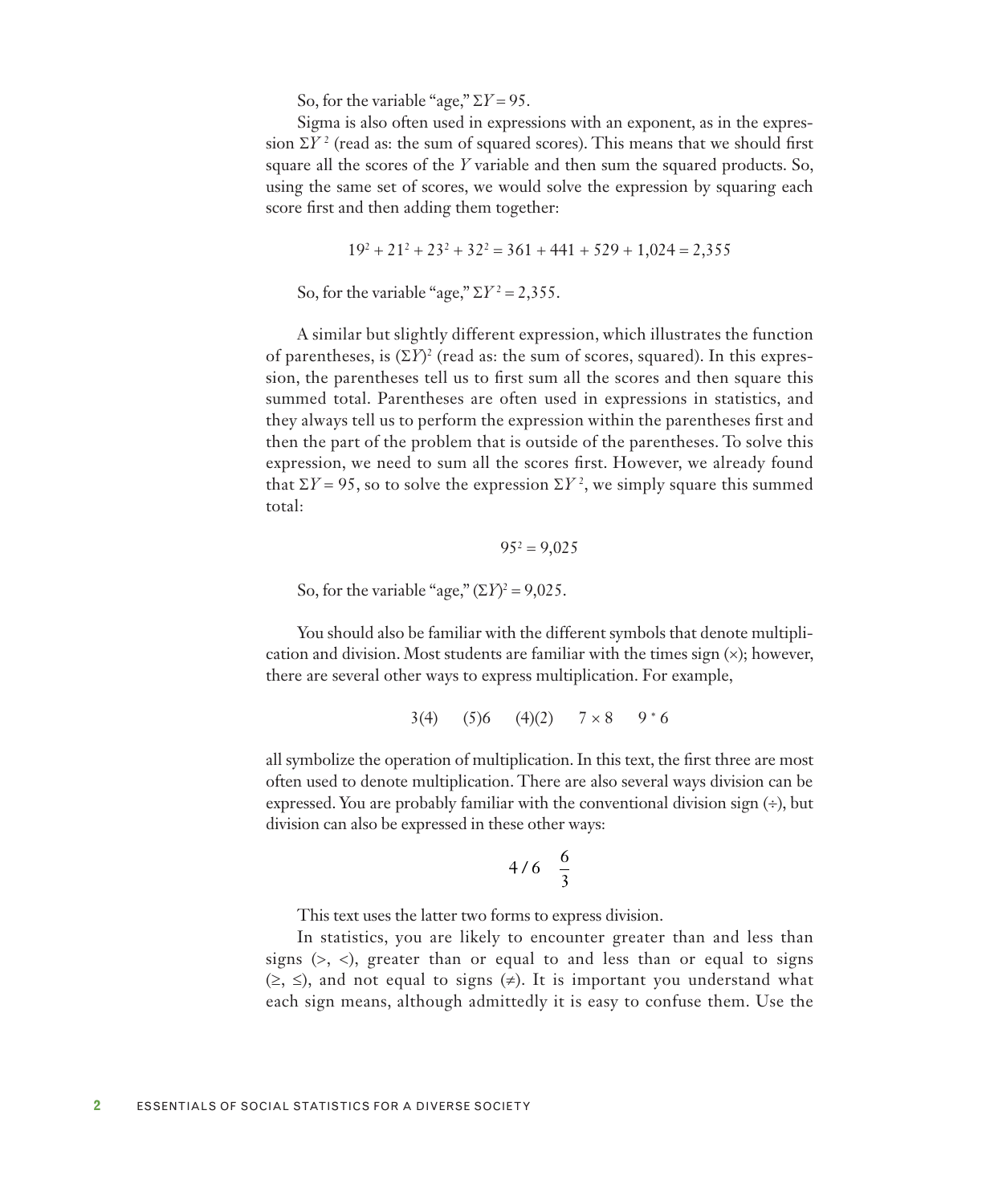following expressions for review. Notice that numerals and symbols are often used together:

 $4 > 2$  means 4 is greater than 2.

 $H_{1}$  > 10 means  $H_{1}$  is greater than 10.

7 < 9 means 7 is less than 9.

*a* < *b* means *a* is less than *b.*

*Y*  $\geq$  10 means that the value for *Y* is a value greater than or equal to 10.

 $a \leq b$  means that the value for *a* is less than or equal to the value for *b*.

 $8 \neq 10$  means 8 does not equal 10.

 $H_1$  ≠  $H_2$  means  $H_1$  does not equal  $H_2$ .

#### **PROPORTIONS AND PERCENTAGES**

Proportions and percentages are commonly used in statistics and provide a quick way to express information about the relative frequency of some value. You should know how to find proportions and percentages.

Proportions are identified by *P;* to find a proportion, apply this formula:

$$
P = \frac{f}{N}
$$

where *f* stands for the frequency of cases in a category and *N* the total number of cases in all categories. So, in our sample of four students, if we wanted to know the proportion of males in the front row, there would be a total of two categories, female and male. Because there are three females and one male in our sample, our *N* is 4, and the number of cases in our category "male" is .25. To get the proportion, divide 1 by 4:

$$
P = \frac{f}{N}
$$

$$
P = \frac{1}{4} = .25
$$

So, the proportion of males in the front row is .25. To convert this to a percentage, simply multiply the proportion by 100 or use the formula for percentaging:

% = 
$$
\frac{f}{N}
$$
 × 100   
% =  $\frac{1}{4}$  × 100 = 25%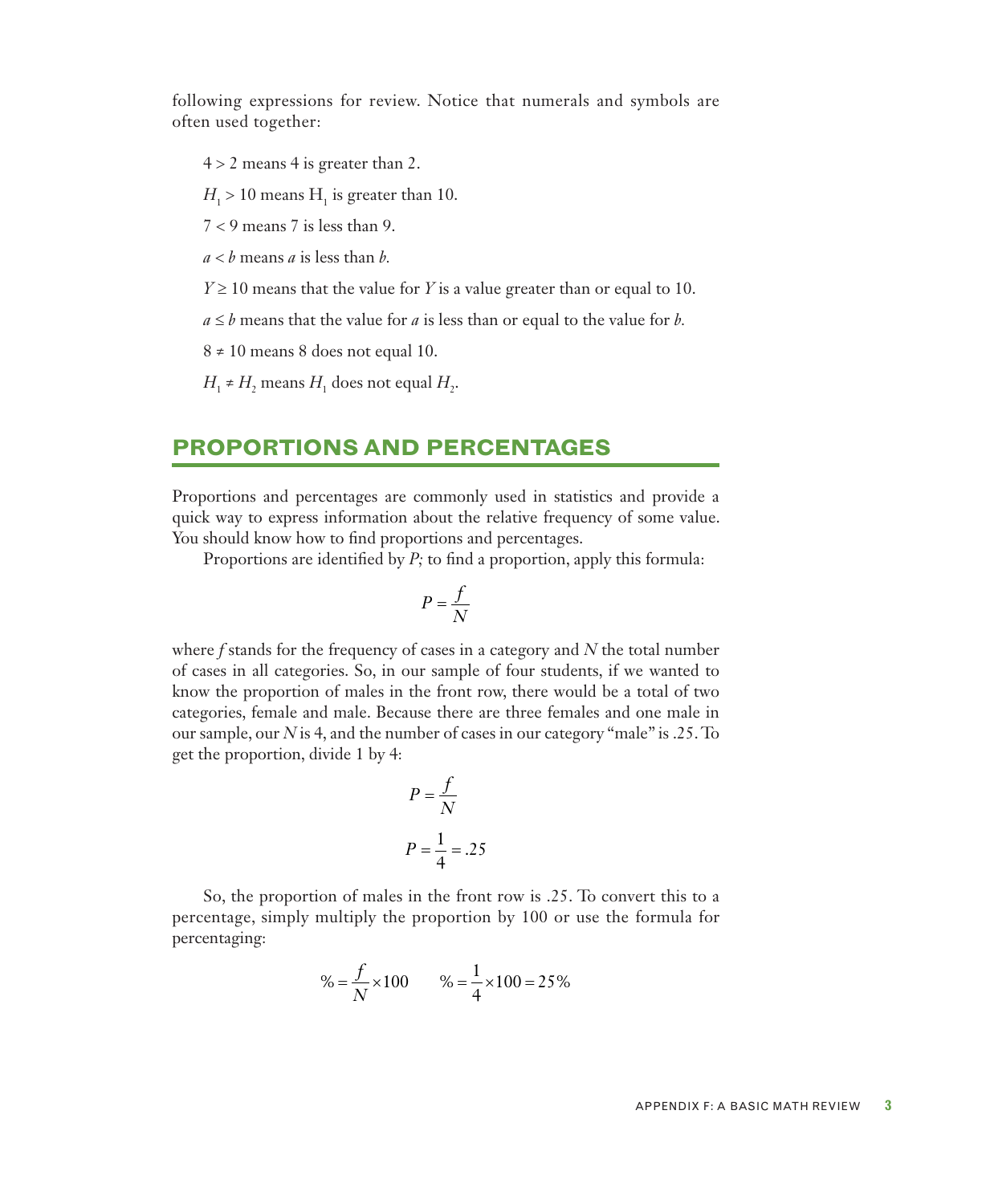#### **WORKING WITH NEGATIVES**

Addition, subtraction, multiplication, division, and squared numbers are not difficult for most people; however, there are some important rules to know when working with negatives that you may need to review.

1. When adding a number that is negative, it is the same as subtracting:

$$
5 + (-2) = 5 - 2 = 3
$$

2. When subtracting a negative number, the sign changes:

$$
8 - (-4) = 8 + 4 = 12
$$

3. When multiplying or dividing a negative number, the product or quotient is always negative:

$$
6 \times -4 = -24 \qquad \qquad -10 \div 5 = -2
$$

4. When multiplying or dividing two negative numbers, the product or quotient is always positive:

$$
-3 \times -7 = 21
$$
  $-12 \div -4 = 3$ 

5. Squaring a number that is negative always gives a positive product because it is the same as multiplying two negative numbers:

 $-5^2 = 25$  is the same as  $-5 \times -5 = 25$ 

### **ORDER OF OPERATIONS AND COMPLEX EXPRESSIONS**

In statistics, you are likely to encounter some fairly lengthy equations that require several steps to solve. To know what part of the equation to work out first, follow two basic rules. The first is called the rules of precedence. They state that you should solve all squares and square roots first, then multiplication and division, and, finally, all addition and subtraction from left to right. The second rule is to solve expressions in parentheses first. If there are brackets in the equation, solve the expression within parentheses first and then the expression within the brackets. This means that parentheses and brackets can override the rules of precedence. In statistics, it is common for parentheses to control the order of calculations. These rules may seem somewhat abstract here, but a brief review of their application should make them more clear.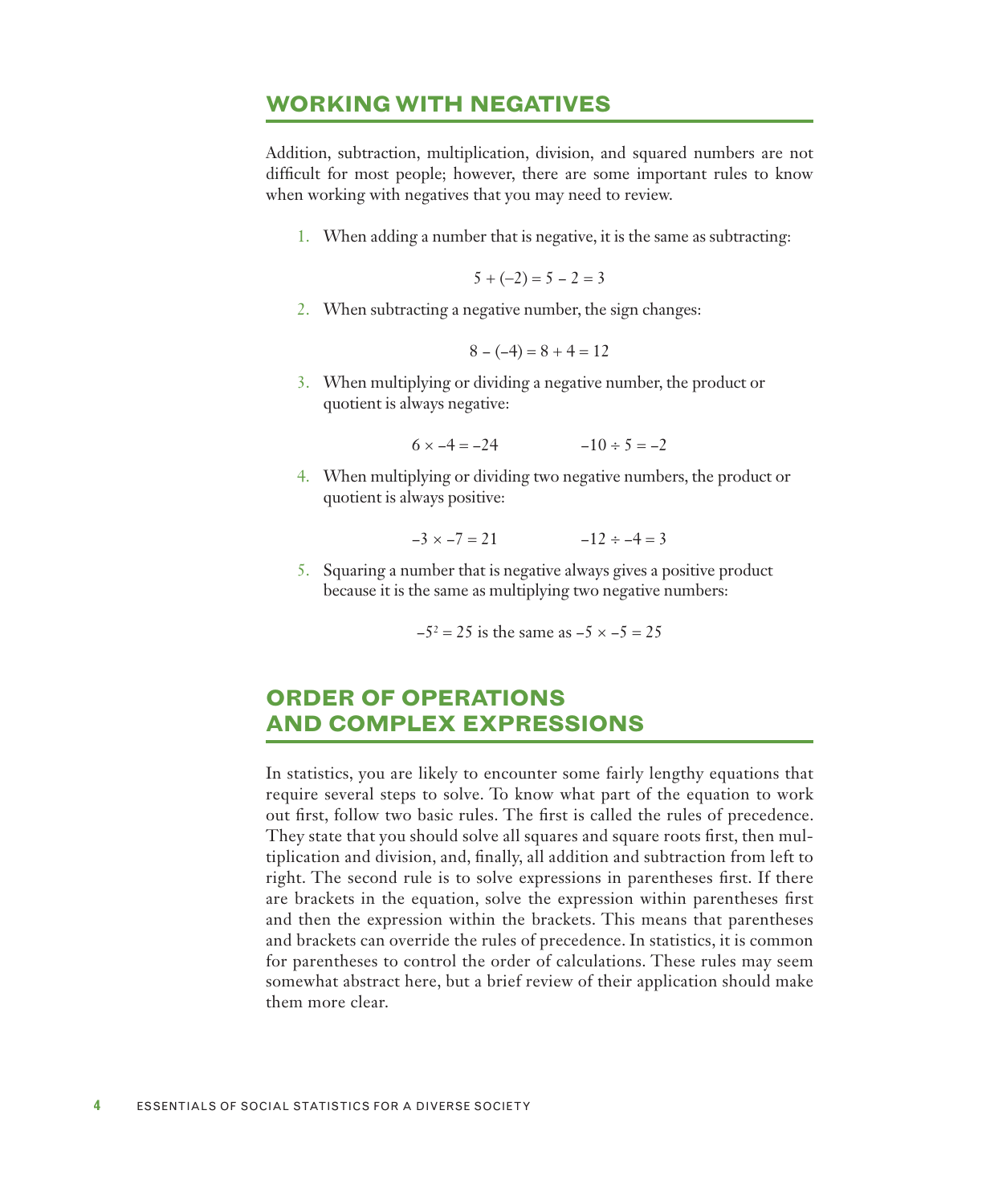To solve this problem,

$$
4 + 6 \times 8 = 4 + 48 = 52
$$

do the multiplication first and then the addition. Not following the rules of precedence will lead to a substantially different answer:

$$
4 + 6 \times 8 = 10 \times 8 = 80
$$

which is incorrect.

To solve this problem,

$$
6 - 4(6)/3^2
$$

first, find the square of 3,

$$
6-4(6)/9
$$

then do the multiplication and division from left to right,

$$
6 - \frac{24}{9} = 6 - 2.67
$$

and finally, work out the subtraction,

$$
6 - 2.67 = 3.33
$$

To work out the following equation, do the expressions within parentheses first:

$$
(4+3) - 6(2)/(3-1)^2
$$

First, solve the addition and subtraction in the parentheses,

$$
(7) - 6(2)/(2)^2
$$

Now that you have solved the expressions within parentheses, work out the rest of the equation based on the rules of precedence, first squaring the 2,

$$
(7) - 6(2)/4
$$

Then do the multiplication and division next:

$$
(7) - \frac{12}{4} = (7) - 3
$$